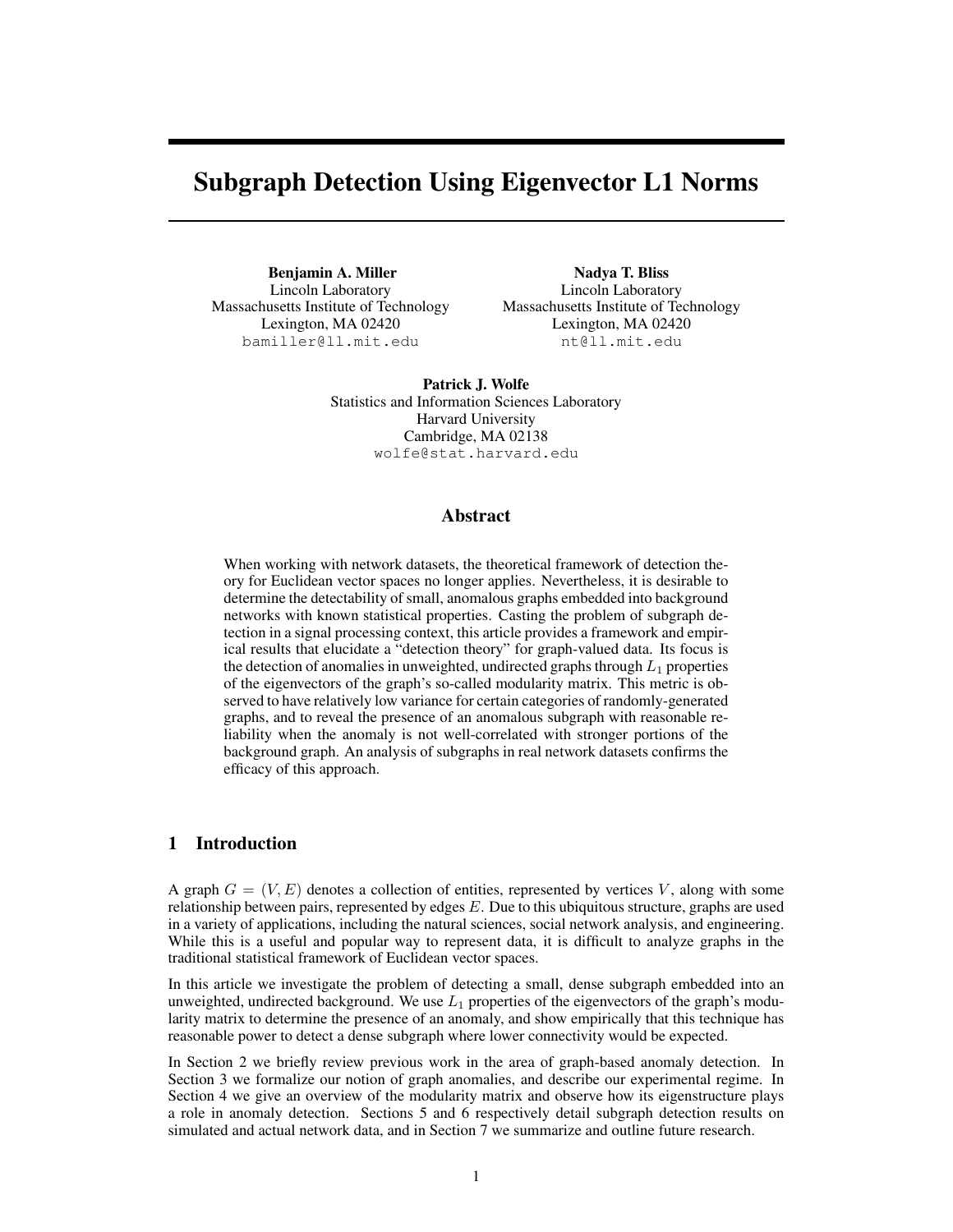# 2 Related Work

The area of anomaly detection has, in recent years, expanded to graph-based data [1, 2]. The work of Noble and Cook [3] focuses on finding a subgraph that is dissimilar to a common substructure in the network. Eberle and Holder [4] extend this work using the minimum description length heuristic to determine a "normative pattern" in the graph from which the anomalous subgraph deviates, basing 3 detection algorithms on this property. This work, however, does not address the kind of anomaly we describe in Section 3; our background graphs may not have such a "normative pattern" that occurs over a significant amount of the graph. Research into anomaly detection in dynamic graphs by Priebe et al [5] uses the history of a node's neighborhood to detect anomalous behavior, but this is not directly applicable to our detection of anomalies in static graphs.

There has been research on the use of eigenvectors of matrices derived from the graphs of interest to detect anomalies. In [6] the angle of the principal eigenvector is tracked in a graph representing a computer system, and if the angle changes by more than some threshold, an anomaly is declared present. Network anomalies are also dealt with in [7], but here it is assumed that each node in the network has some highly correlated time-domain input. Since we are dealing with simple graphs, this method is not general enough for our purposes. Also, we want to determine the detectability of small anomalies that may not have a significant impact on one or two principal eigenvectors.

There has been a significant amount of work on community detection through spectral properties of graphs [8, 9, 10]. Here we specifically aim to detect small, dense communities by exploiting these same properties. The approach taken here is similar to that of [11], in which graph anomalies are detected by way of eigenspace projections. We here focus on smaller and more subtle subgraph anomalies that are not immediately revealed in a graph's principal components.

### 3 Graph Anomalies

As in [12, 11], we cast the problem of detecting a subgraph embedded in a background as one of detecting a signal in noise. Let  $G_B = (V, E)$  denote the background graph; a network in which there exists no anomaly. This functions as the "noise" in our system. We then define the anomalous subgraph (the "signal")  $G_S = (V_S, E_S)$  with  $V_S \subset V$ . The objective is then to evaluate the following binary hypothesis test; to decide between the null hypothesis  $H_0$  and alternate hypothesis  $H_1$ :

> $\int H_0$ : The observed graph is "noise"  $G_B$  $H_1$ : The observed graph is "signal+noise"  $G_B \cup G_S$ .

Here the union of the two graphs  $G_B \cup G_S$  is defined as  $G_B \cup G_S = (V, E \cup E_S)$ .

In our simulations, we formulate our noise and signal graphs as follows. The background graph  $G_B$ is created by a graph generator, such as those outlined in [13], with a certain set of parameters. We then create an anomalous "signal" graph  $G<sub>S</sub>$  to embed into the background. We select the vertex subset  $V_S$  from the set of vertices in the network and embed  $G_S$  into  $G_B$  by updating the edge set to be  $E \cup E_S$ . We apply our detection algorithm to graphs with and without the embedding present to evaluate its performance.

## 4 The Modularity Matrix and its Eigenvectors

Newman's notion of the *modularity matrix* [8] associated with an unweighted, undirected graph G is given by

$$
B := A - \frac{1}{2|E|} KK^T.
$$
 (1)

Here  $A = \{a_{ij}\}\$ is the adjacency matrix of G, where  $a_{ij}$  is 1 if there is an edge between vertex i and vertex j and is 0 otherwise; and K is the degree vector of  $G$ , where the ith component of K is the number of edges adjacent to vertex  $i$ . If we assume that edges from one vertex are equally likely to be shared with all other vertices, then the modularity matrix is the difference between the "actual" and "expected" number of edges between each pair of vertices. This is also very similar to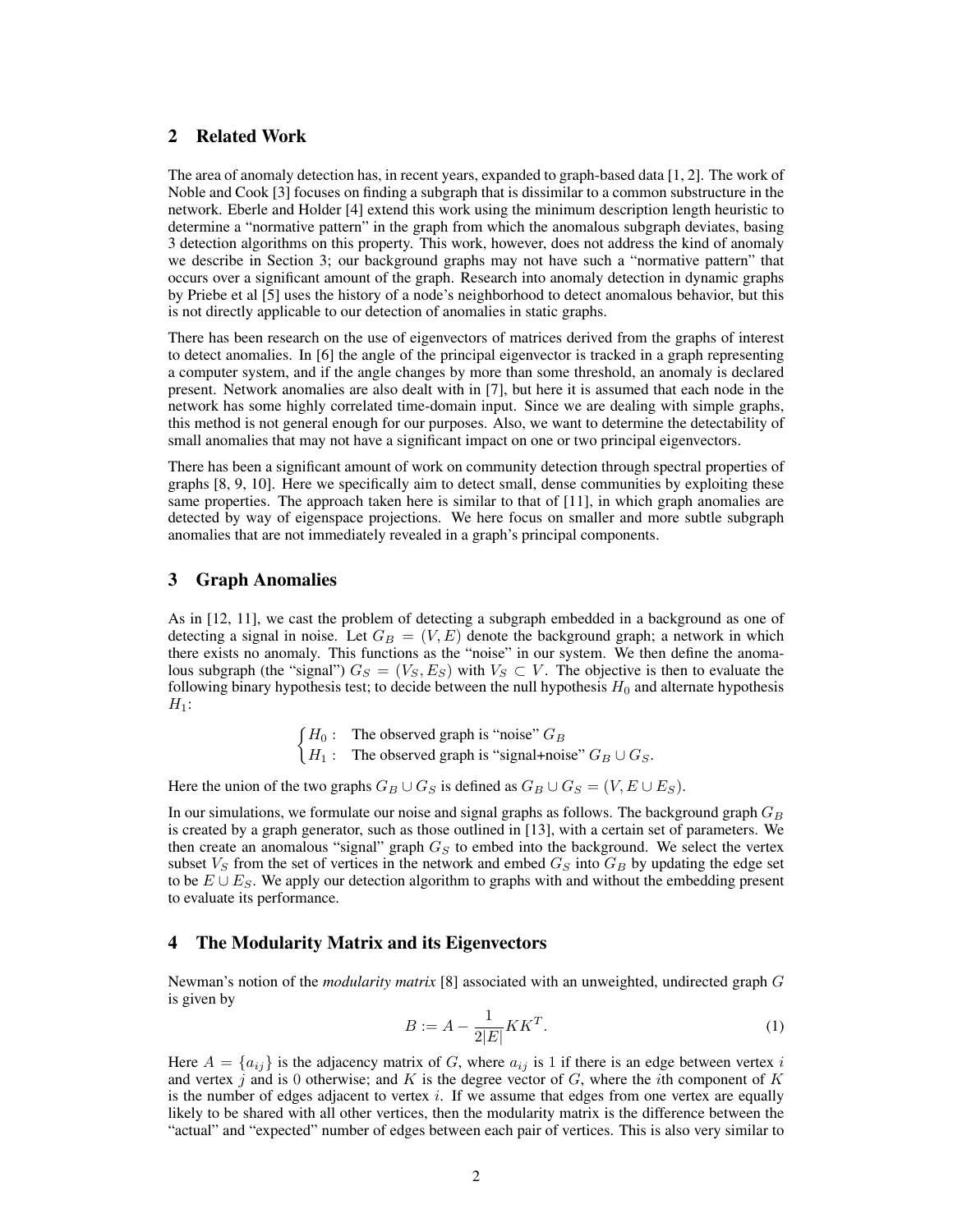

Figure 1: Scatterplots of an R-MAT generated graph projected into spaces spanned by two eigenvectors of its modularity matrix, with each point representing a vertex. The graph with no embedding (a) and with an embedded 8-vertex clique (b) look the same in the principal components, but the embedding is visible in the eigenvectors corresponding to the 18th and 21st largest eigenvalues (c).

the matrix used as an "observed-minus-expected" model in [14] to analyze the spectral properties of random graphs.

Since B is real and symmetric, it admits the eigendecomposition  $B = U\Lambda U^T$ , where  $U \in \mathbb{R}^{|V| \times |V|}$ is a matrix where each column is an eigenvector of  $B$ , and  $\Lambda$  is a diagonal matrix of eigenvalues. We denote by  $\lambda_i$ ,  $1 \leq i \leq |V|$ , the eigenvalues of B, where  $\lambda_i \geq \lambda_{i+1}$  for all i, and by  $u_i$  the unit-magnitude eigenvector corresponding to  $\lambda_i$ .

Newman analyzed the eigenvalues of the modularity matrix to determine if the graph can be split into two separate communities. As demonstrated in [11], analysis of the principal eigenvectors of B can also reveal the presence of a small, tightly-connected component embedded in a large graph. This is done by projecting  $B$  into the space of its two principal eigenvectors, calculating a Chisquared test statistic, and comparing this to a threshold. Figure 1(a) demonstrates the projection of an R-MAT Kronecker graph [15] into the principal components of its modularity matrix.

Small graph anomalies, however, may not reveal themselves in this subspace. Figure 1(b) demonstrates an 8-vertex clique embedded into the same background graph. In the space of the two principal eigenvectors, the symmetry of the projection looks the same as in Figure 1(a). The foreground vertices are not at all separated from the background vertices, and the symmetry of the projection has not changed (implying no change in the test statistic). Considering only this subspace, the subgraph of interest cannot be detected reliably; its inward connectivity is not strong enough to stand out in the two principal eigenvectors.

The fact that the subgraph is absorbed into the background in the space of  $u_1$  and  $u_2$ , however, does not imply that it is inseparable in general; only in the subspace with the highest variance. Borrowing language from signal processing, there may be another "channel" in which the anomalous signal subgraph can be separated from the background noise. There is in fact a space spanned by two eigenvectors in which the 8-vertex clique stands out: in the space of the  $u_{18}$  and  $u_{21}$ , the two eigenvectors with the largest components in the rows corresponding to  $V<sub>S</sub>$ , the subgraph is clearly separable from the background, as shown in Figure 1(c).

#### **4.1** Eigenvector  $L_1$  Norms

The subgraph detection technique we propose here is based on  $L_1$  properties of the eigenvectors of the graph's modularity matrix, where the  $L_1$  norm of a vector  $x = [x_1 \cdots x_N]^T$  is  $||x||_1 :=$  $\sum_{i=1}^{N} |x_i|$ . When a vector is closely aligned with a small number of axes, i.e., if  $|x_i|$  is only large for a few values of  $i$ , then its  $L_1$  norm will be smaller than that of a vector of the same magnitude where this is not the case. For example, if  $x \in \mathbb{R}^{1024}$  has unit magnitude and only has nonzero components along two of the 1024 axes, then  $||x||_1 \leq \sqrt{2}$ . If it has a component of equal magnitude along all axes, then  $||x||_1 = 32$ . This property has been exploited in the past in a graph-theoretic setting, for finding maximal cliques [16, 17].

This property can also be useful when detecting anomalous clustering behavior. If there is a subgraph  $G<sub>S</sub>$  that is significantly different from its expectation, this will manifest itself in the modularity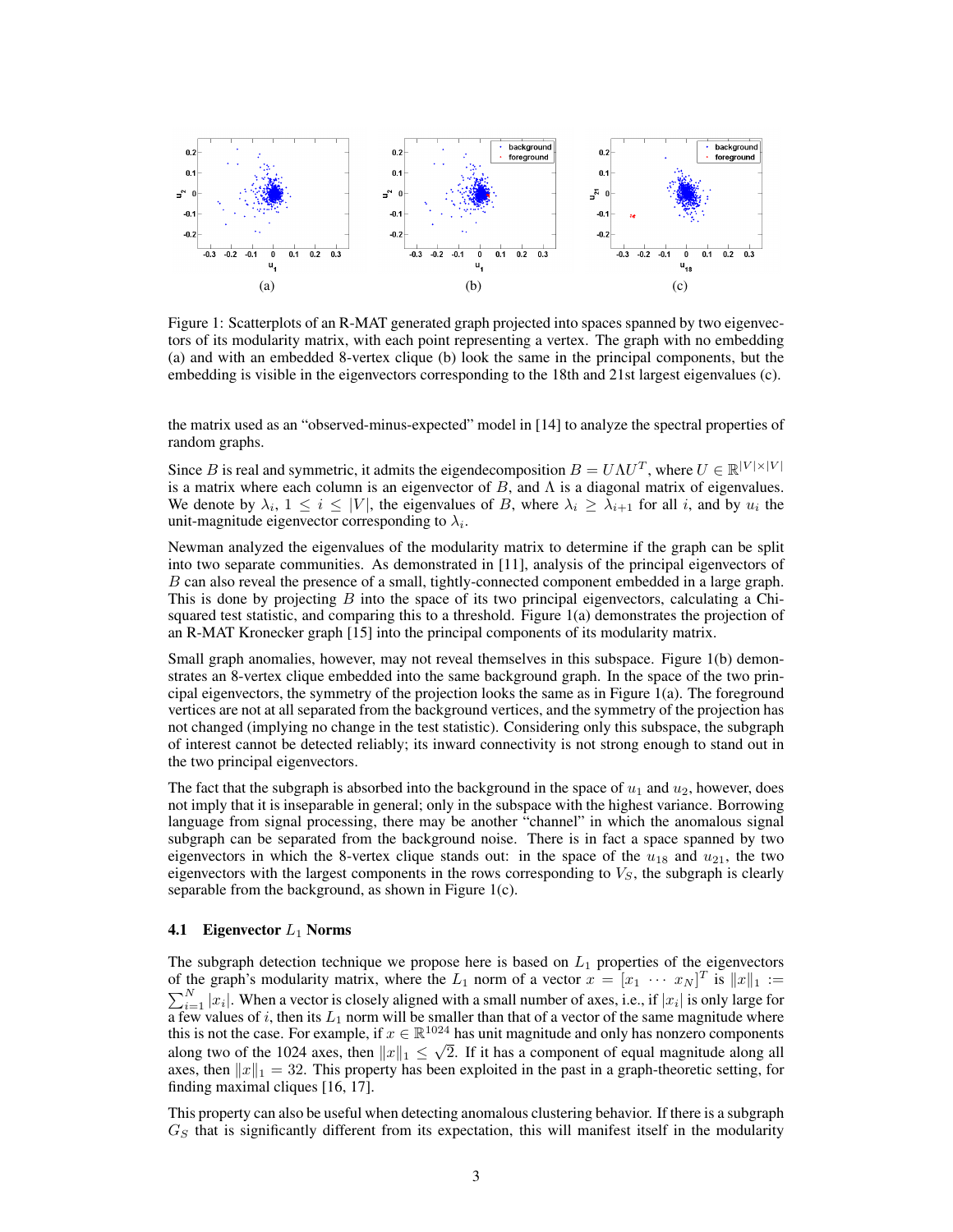

Figure 2:  $L_1$  analysis of modularity matrix eigenvectors. Under the null model,  $||u_{18}||$  has the distribution in (a). With an 8-vertex clique embedded,  $||u_{18}||_1$  falls far from its average value, as shown in (b).

matrix as follows. The subgraph  $G_S$  has a set of vertices  $V_S$ , which is associated with a set of indices corresponding to rows and columns of the adjacency matrix A. Consider the vector  $x \in \{0,1\}^N$ , where  $x_i$  is 1 if  $v_i \in V_S$  and  $x_i = 0$  otherwise. For any  $S \subseteq V$  and  $v \in V$ , let  $d_S(v)$  denote the number of edges between the vertex v and the vertex set S. Also, let  $d_S(S') := \sum_{v \in S'} d_S(v)$  and  $d(v) := d_V(v)$ . We then have

$$
||Bx||_2^2 = \sum_{v \in V} \left( d_{V_S}(v) - d(v) \frac{d(V_S)}{d(V)} \right)^2, \tag{2}
$$

$$
x^T B x = d_{V_S}(V_S) - \frac{d^2(V_S)}{d(V)},
$$
\n(3)

and  $||x||_2 = \sqrt{|V_S|}$ . Note that  $d(V) = 2|E|$ . A natural interpretation of (2) is that Bx represents the difference between the actual and expected connectivity to  $V_S$  across the entire graph, and likewise (3) represents this difference *within* the subgraph. If  $x$  is an eigenvector of  $B$ , then of course  $x^T Bx/(\Vert Bx\Vert_2 \Vert x\Vert_2) = 1$ . Letting each subgraph vertex have uniform internal and external degree, this ratio approaches 1 as  $\sum_{v \notin V_S} (d_{V_S}(v) - d(v)d(V_S)/d(V))^2$  is dominated by  $\sum_{v \in V_S} (d_{V_S}(v) - d(v)d(V_S)/d(V))^2$ . This suggests that if  $V_S$  is much more dense than a typical subset of background vertices, x is likely to be well-correlated with an eigenvector of  $B$ . (This becomes more complicated when there are several eigenvalues that are approximately  $d_{V_S}(V_S)/|V_S|$ , but this typically occurs for smaller graphs than are of interest.) Newman made a similar observation: that the magnitude of a vertex's component in an eigenvector is related to the "strength" with which it is a member of the associated community. Thus if a small set of vertices forms a community, with few belonging to other communities, there will be an eigenvector well aligned with this set, and this implies that the  $L_1$  norm of this eigenvector would be smaller than that of an eigenvector with a similar eigenvalue when there is no anomalously dense subgraph.

#### 4.2 Null Model Characterization

To examine the  $L_1$  behavior of the modularity matrix's eigenvectors, we performed the following experiment. Using the R-MAT generator we created 10,000 graphs with 1024 vertices, an average degree of 6 (the result being an average degree of about 12 since we make the graph undirected), and a probability matrix

$$
P = \left[ \begin{array}{cc} 0.5 & 0.125 \\ 0.125 & 0.25 \end{array} \right].
$$

For each graph, we compute the modularity matrix  $B$  and its eigendecomposition. We then compute  $\|u_i\|_1$  for each i and store this value as part of our background statistics. Figure 2(a) demonstrates the distribution of  $||u_{18}||_1$ . The distribution has a slight left skew, but has a tight variance (a standard deviation of 0.35) and no large deviations from the mean under the null  $(H_0)$  model.

After compiling background data, we computed the mean and standard deviation of the  $L_1$  norms for each  $u_i$ . Let  $\mu_i$  be the average of  $||u_i||_1$  and  $\sigma_i$  be its standard deviation. Using the R-MAT graph with the embedded 8-vertex clique, we observed eigenvector  $L_1$  norms as shown in Figure 2(b). In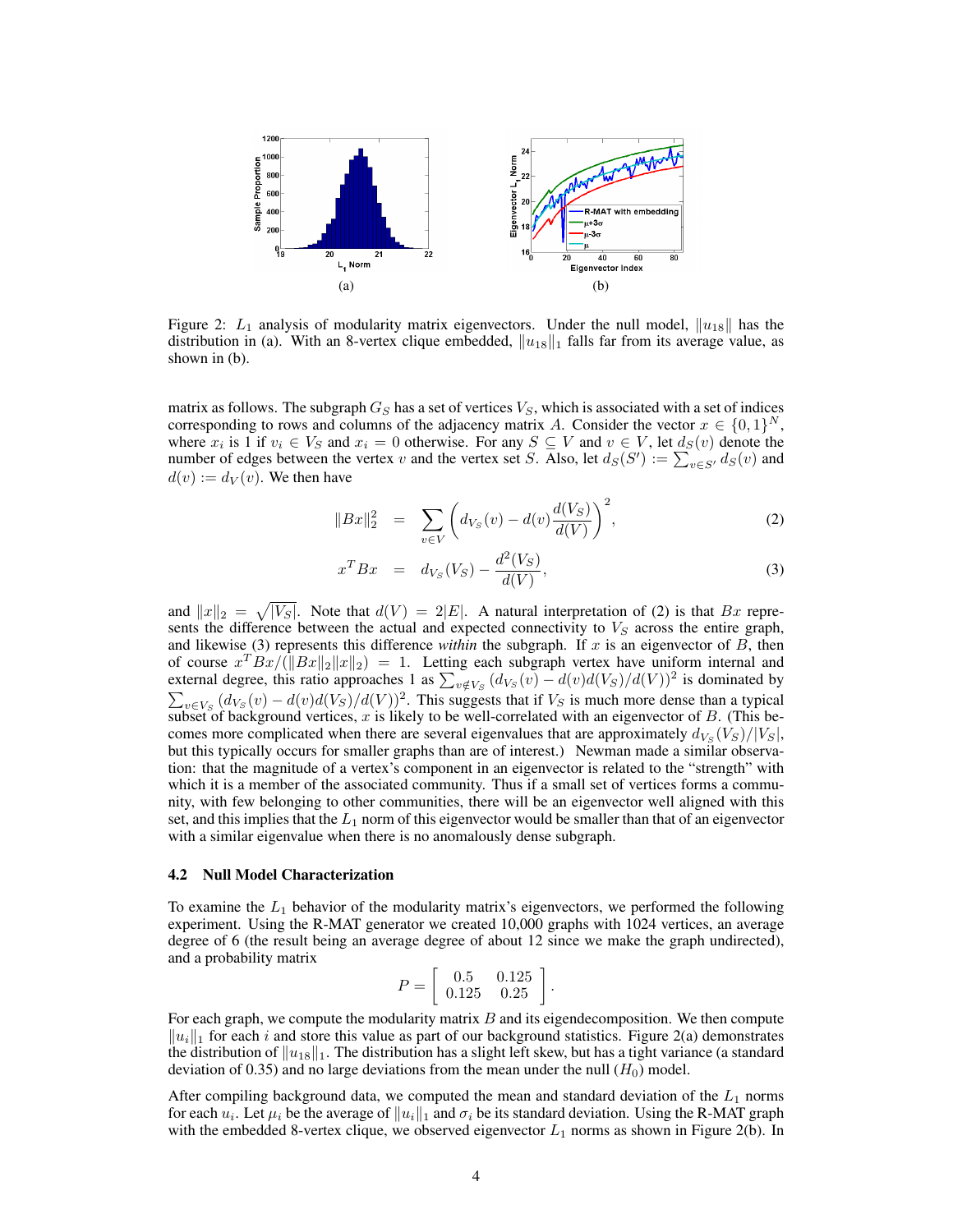the figure we plot  $||u_i||_1$  as well as  $\mu_i$ ,  $\mu_i + 3\sigma_i$  and  $\mu_i - 3\sigma_i$ . The vast majority of eigenvectors have  $L_1$  norms close to the mean for the associated index. There are very few cases with a deviation from the mean of greater than  $3\sigma$ . Note also that  $\mu_i$  decreases with decreasing i. This suggests that the community formation inherent in the R-MAT generator creates components strongly associated with the eigenvectors with larger eigenvalues.

The one outlier is  $u_{18}$ , which has an  $L_1$  norm that is over 10 standard deviations away from the mean. Note that  $u_{18}$  is the horizontal axis in Figure 1(c), which by itself provides significant separation between the subgraph and the background. Simple  $L_1$  analysis would certainly reveal the presence of this particular embedding.

## 5 Embedded Subgraph Detection

With the  $L_1$  properties detailed in Section 4 in mind, we propose the following method to determine the presence of an embedding. Given a graph  $G$ , compute the eigendecomposition of its modularity matrix. For each eigenvector, calculate its  $L_1$  norm, subtract its expected value (computed from the background statistics), and normalize by its standard deviation. If any of these modified  $L_1$  norms is less than a certain threshold (since the embedding makes the  $L_1$  norm smaller),  $H_1$  is declared, and  $H_0$  is declared otherwise. Pseudocode for this detection algorithm is provided in Algorithm 1.

## Algorithm 1 L1SUBGRAPHDETECTION

Input: Graph  $G = (V, E)$ , Integer k, Numbers  $\ell_{1\text{MIN}}, \mu[1..k], \sigma[1..k]$  $B \leftarrow \text{MODMAT}(G)$  $U \leftarrow$  EIGENVECTORS $(B, k)$   $\langle k \rangle$  eigenvectors of  $B \rangle$ for  $i \leftarrow 1$  to  $k$  do  $m[i] \leftarrow (\|u_i\|_1 - \mu[i]) / \sigma[i]$ if  $m[i] < \ell_{\text{1MIN}}$  then return  $H_1$   $\langle$  declare the presence of an embedding $\rangle$ end if end for return  $H_0 \langle \langle$  no embedding found $\rangle$ 

We compute the eigenvectors of B using eigs in MATLAB, which has running time  $O(|E|kh +$  $|V|k^2h + k^3h$ , where h is the number of iterations required for eigs to converge [10]. While the modularity matrix is not sparse, it is the sum of a sparse matrix and a rank-one matrix, so we can still compute its eigenvalues efficiently, as mentioned in [8]. Computing the modified  $L_1$  norms and comparing them to the threshold takes  $O(|V|k)$  time, so the complexity is dominated by the eigendecomposition.

The signal subgraphs are created as follows. In all simulations in this section,  $|V_S| = 8$ . For each simulation, a subgraph density of 70%, 80%, 90% or 100% is chosen. For subraphs of this size and density, the method of [11] does not yield detection performance better than chance. The subgraph is created by, uniformly at random, selecting the chosen proportion of the  $\binom{8}{2}$  possible edges. To determine where to embed the subgraph into the background, we find all vertices with at most 1, 3 or 5 edges and select 8 of these at random. The subgraph is then induced on these vertices.

For each density/external degree pair, we performed a 10,000-trial Monte Carlo simulation in which we create an R-MAT background with the same parameters as the null model, embed an anomalous subgraph as described above, and run Algorithm 1 with  $k = 100$  to determine whether the embedding is detected. Figure 3 demonstrates detection performance in this experiment. In the receiver operating characteristic (ROC), changing the  $L_1$  threshold ( $\ell_{1MIN}$  in Algorithm 1) changes the position on the curve. Each curve corresponds to a different subgraph density. In Figure 3(a), each vertex of the subgraph has 1 edge adjacent to the background. In this case the subgraph connectivity is overwhelmingly inward, and the ROC curve reflects this. Also, the more dense subgraphs are more detectable. When the external degree is increased so that a subgraph vertex may have up to 3 edges adjacent to the background, we see a decline in detection performance as shown in Figure 3(b). Figure 3(c) demonstrates the additional decrease in detection performance when the external subgraph connectivity is increased again, to as much as 5 edges per vertex.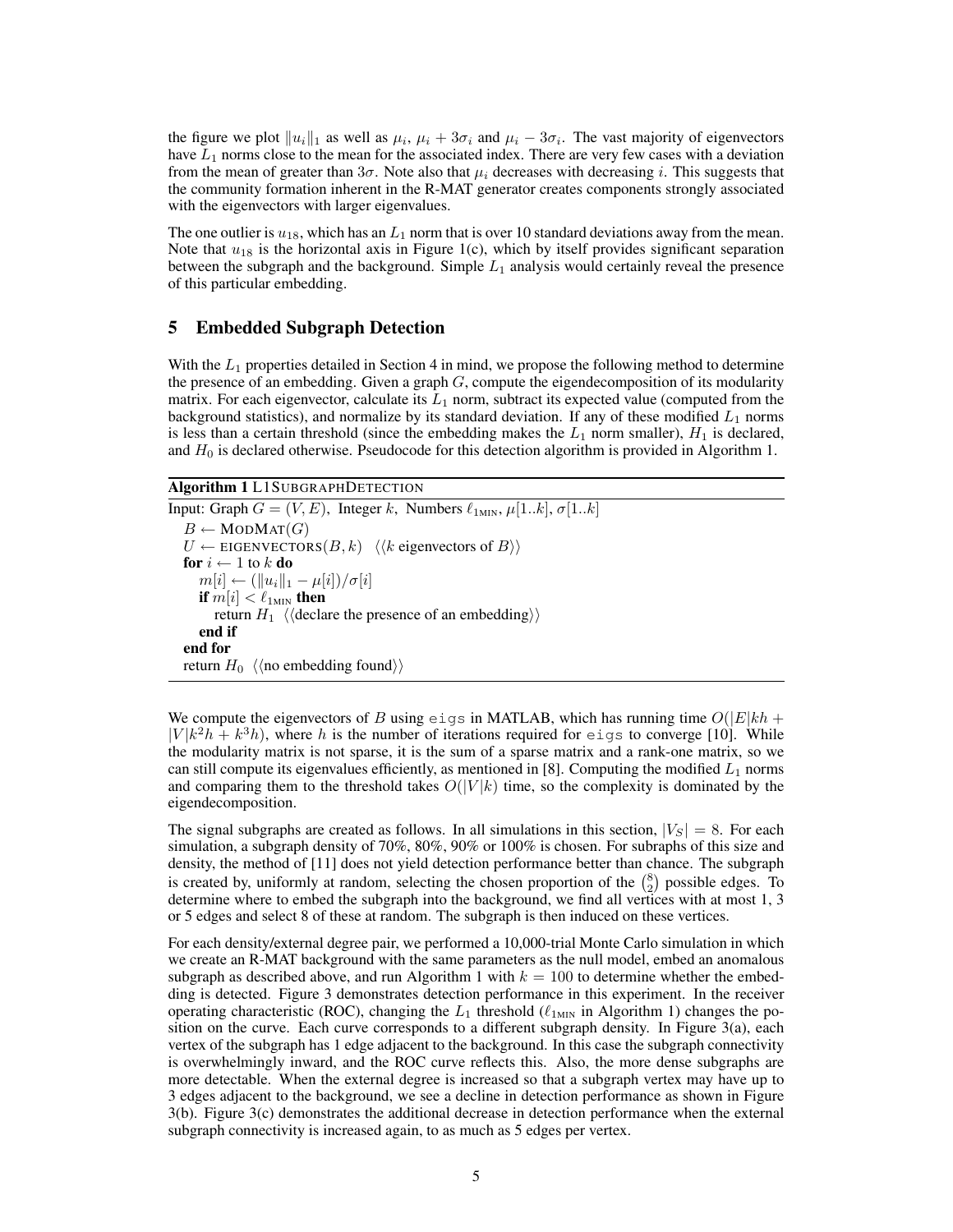

Figure 3: ROC curves for the detection of 8-vertex subgraphs in a 1024-vertex R-MAT background. Performance is shown for subgraphs of varying density when each foreground vertex is connected to the background by up to 1, 3 and 5 edges in (a), (b) and (c), respectively.

# 6 Subgraph Detection in Real-World Networks

To verify that we see similar properties in real graphs that we do in simulated ones, we analyzed five data sets available in the Stanford Network Analysis Package (SNAP) database [18]. Each network is made undirected before we perform our analysis. The data sets used here are the Epinions who-trusts-whom graph (Epinions,  $[V] = 75,879$ ,  $[E] = 405,740$ ) [19], the arXiv.org collaboration networks on astrophysics (AstroPh,  $|V| = 18,722$ ,  $|E| = 198,050$ ) and condensed matter (CondMat,  $|V|$ =23,133,  $|E|$ =93,439) [20], an autonomous system graph (asOregon,  $|V|$ =11,461,  $|E|$ =32,730) [21] and the Slashdot social network (Slashdot,  $|V|$ =82,168,  $|E|$ =504,230) [22]. For each graph, we compute the top 110 eigenvectors of the modularity matrix and the  $L_1$  norm of each. Comparing each  $L_1$  sequence to a "smoothed" (i.e., low-pass filtered) version, we choose the two eigenvectors that deviate the most from this trend, except in the case of Slashdot, where there is only one significant deviation.

Plots of the  $L_1$  norms and scatterplots in the space of the two eigenvectors that deviate most are shown in Figure 4. The eigenvectors declared are highlighted. Note that, with the exception of the asOregon, we see as similar trend in these networks that we did in the R-MAT simulations, with the  $L_1$  norms decreasing as the eigenvalues increase (the  $L_1$  trend in asOregon is fairly flat). Also, with the exception of Slashdot, each dataset has a few eigenvectors with much smaller norms than those with similar eigenvalues (Slashdot decreases gradually, with one sharp drop at the maximum eigenvalue).

The subgraphs detected by  $L_1$  analysis are presented in Table 1. Two subgraphs are chosen for each dataset, corresponding to the highlighted points in the scatterplots in Figure 4. For each subgraph we list the size (number of vertices), density (internal degree divided by the maximum number of edges), external degree, and the eigenvector that separates it from the background. The subgraphs are quite dense, at least 80% in each case.

To determine whether a detected subgraph is anomalous with respect to the rest of the graph, we sample the network and compare the sample graphs to the detected subgraphs in terms of density and external degree. For each detected subgraph, we take 1 million samples with the same number of vertices. Our sampling method consists of doing a random walk and adding all neighbors of each vertex in the path. We then count the number of samples with density above a certain threshold and external degree below another threshold. These thresholds are the parenthetical values in the 4th and 5th columns of Table 1. Note that the thresholds are set so that the detected subgraphs comfortably meet them. The 6th column lists the number of samples out of 1 million that satisfy both thresholds. In each case, far less than 1% of the samples meet the criteria. For the Slashdot dataset, no sample was nearly as dense as the two subgraphs we selected by thresholding along the principal eigenvector. After removing samples that are predominantly correlated with the selected eigenvectors, we get the parenthetical values in the same column. In most cases, all of the samples meeting the thresholds are correlated with the detected eigenvectors. Upon further inspection, those remaining are either correlated with another eigenvector that deviates from the overall  $L_1$  trend, or correlated with *multiple* eigenvectors, as we discuss in the next section.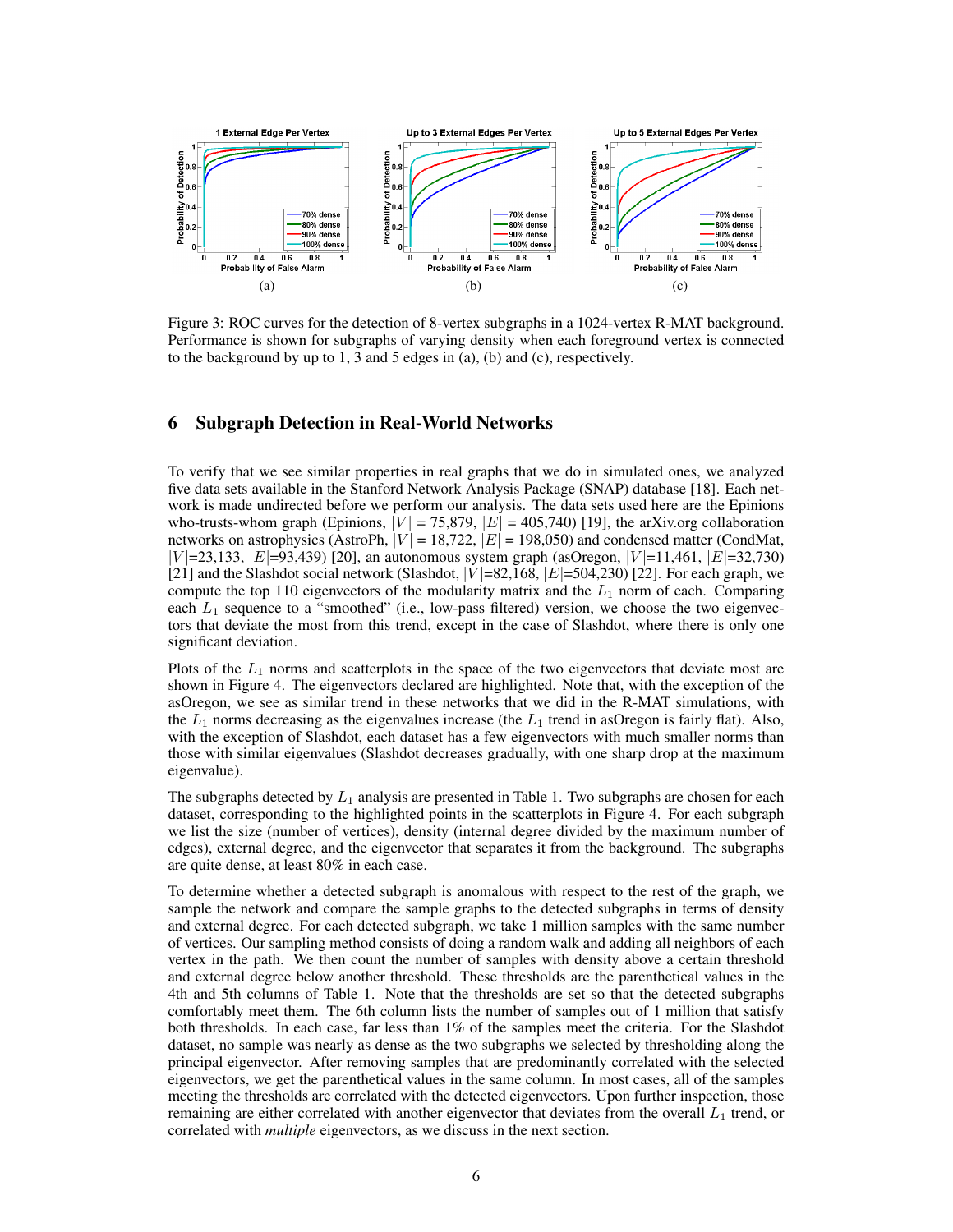

Figure 4: Eigenvector  $L_1$  norms in real-world network data (left column), and scatterplots of the projection into the subspace defined by the indicated eigenvectors (right column).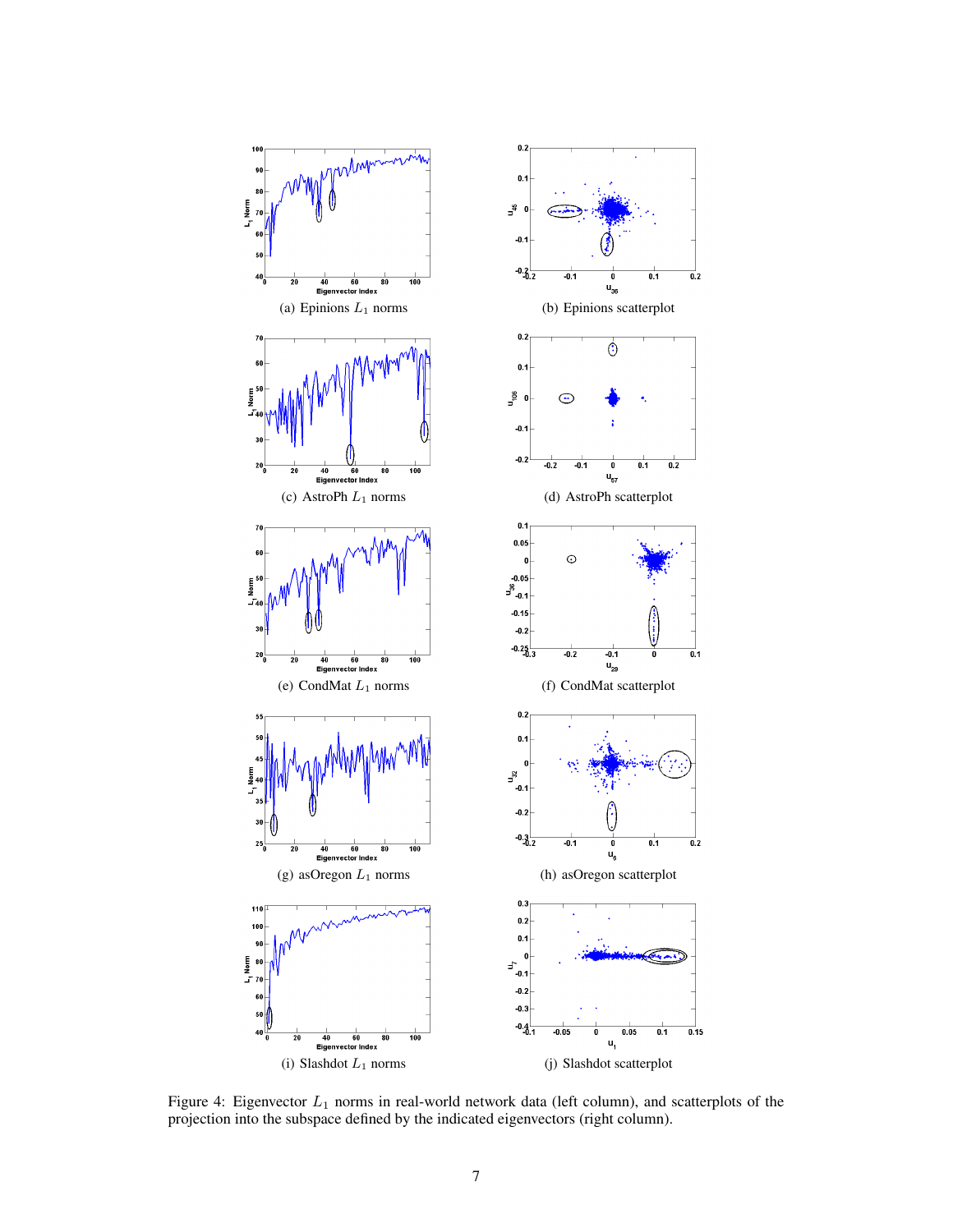|          |              | subgraph | subgraph      | subgraph                              | # samples            |
|----------|--------------|----------|---------------|---------------------------------------|----------------------|
| dataset  | eigenvector  | size     | (sample)      | (sample)                              | that meet            |
|          |              |          | density       | external degree                       | threshold            |
| Epinions | $u_{36}$     | 34       | 80\% (70\%)   | 721(1000)                             | 46(0)                |
| Epinions | $u_{45}$     | 27       | 83\% (75\%)   | 869 (1200)                            | 261(6)               |
| AstroPh  | $u_{57}$     | 30       | $100\%$ (90%) | 93 (125)                              | $\sqrt{853(0)}$      |
| AstroPh  | $u_{106}$    | 24       | 100% (90%)    | $\overline{73(100)}$                  | 944(0)               |
| CondMat  | $u_{29}$     | 19       | 100% (90%)    | 2(50)                                 | 866(0)               |
| CondMat  | $u_{36}$     | 20       | 83\% (75\%)   | 70 (120)                              | $\overline{1596(0)}$ |
| asOregon | $u_{6}$      | 15       | $96\% (85\%)$ | 1089 (1500)                           | 23(0)                |
| asOregon | $u_{32}$     | 6        | 93% (80%)     | $\overline{177}$ (200)                | 762 (393)            |
| Slashdot | $u_1 > 0.08$ | 36       | 95% (90%)     | $\overline{10570\left(\infty\right)}$ | 0(0)                 |
| Slashdot | $u_1 > 0.07$ | 51       | 89% (80%)     | $\overline{12713\left(\infty\right)}$ | 0(0)                 |

Table 1: Subgraphs detected by  $L_1$  analysis, and a comparison with randomly-sampled subgraphs in the same network.



Figure 5: An 8-vertex clique that does not create an anomalously small  $L_1$  norm in any eigenvector. The scatterplot looks similar to one in which the subgraph is detectable, but is rotated.

# 7 Conclusion

In this article we have demonstrated the efficacy of using eigenvector  $L_1$  norms of a graph's modularity matrix to detect small, dense anomalous subgraphs embedded in a background. Casting the problem of subgraph detection in a signal processing context, we have provided the intuition behind the utility of this approach, and empirically demonstrated its effectiveness on a concrete example: detection of a dense subgraph embedded into a graph generated using known parameters. In real network data we see trends similar to those we see in simulation, and examine outliers to see what subgraphs are detected in real-world datasets.

Future research will include the expansion of this technique to reliably detect subgraphs that can be separated from the background in the space of a small number of eigenvectors, but not necessarily one. While the  $L_1$  norm itself can indicate the presence of an embedding, it requires the subgraph to be highly correlated with a single eigenvector. Figure 5 demonstrates a case where considering multiple eigenvectors at once would likely improve detection performance. The scatterplot in this figure looks similar to the one in Figure  $1(c)$ , but is rotated such that the subgraph is equally aligned with the two eigenvectors into which the matrix has been projected. There is not significant separation in any one eigenvector, so it is difficult to detect using the method presented in this paper. Minimizing the  $L_1$  norm with respect to rotation in the plane will likely make the test more powerful, but could prove computationally expensive. Other future work will focus on developing detectability bounds, the application of which would be useful when developing detection methods like the algorithm outlined here.

#### Acknowledgments

This work is sponsored by the Department of the Air Force under Air Force Contract FA8721-05-C-0002. Opinions, interpretations, conclusions and recommendations are those of the author and are not necessarily endorsed by the United States Government.